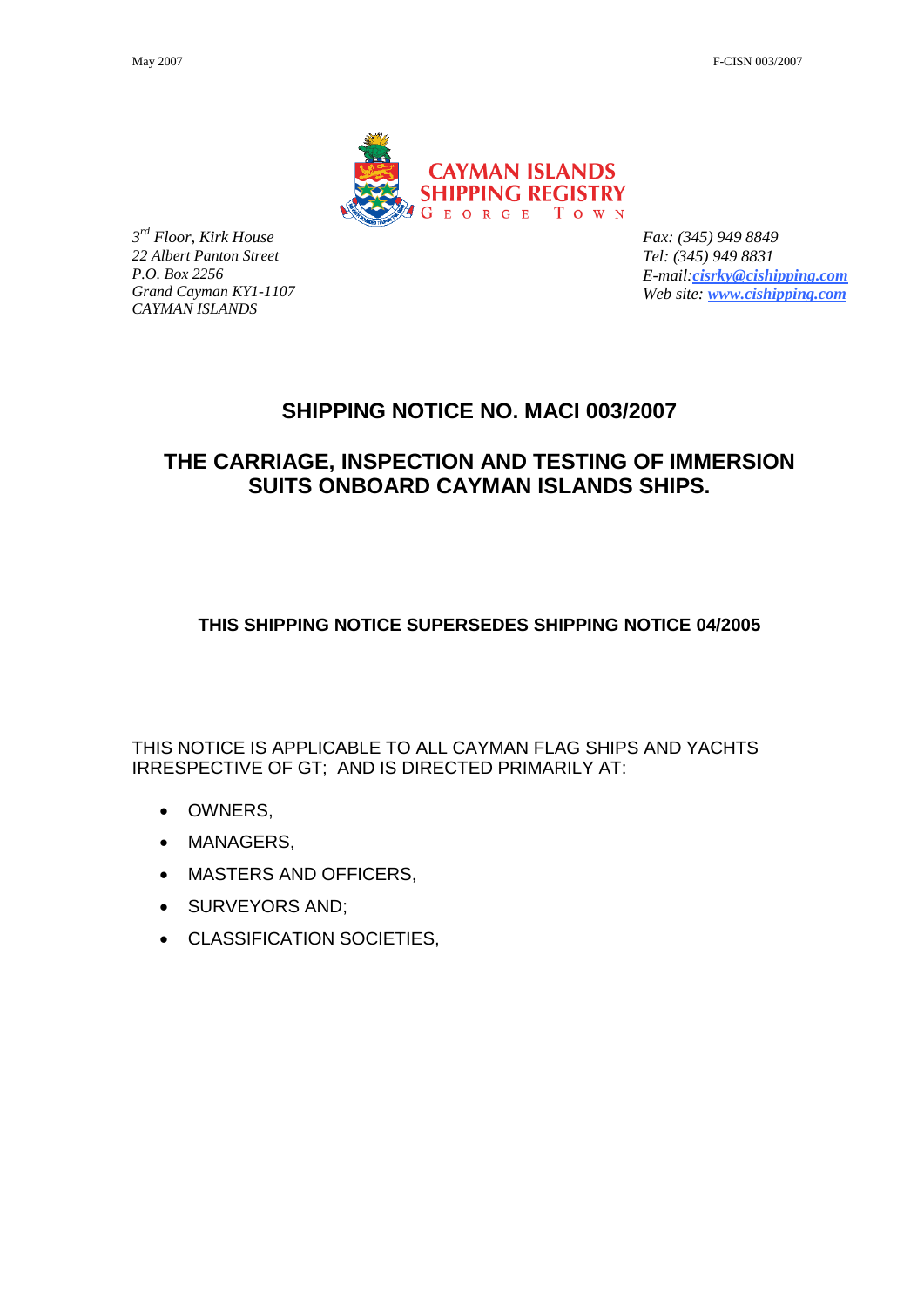### *APPLICABLE TO ALL CAYMAN FLAG SHIPS AND YACHTS IRRESPECTIVE OF GT.*

*NOTE:This shipping notice was originally issued in January 2005. It has been revised to clarify the requirements for the carriage of additional immersion suits and the need to carry immersion suits of appropriate sizes for the crew onboard.*

#### **1. Background**

- 1.1. During the 78<sup>th</sup> meeting of the Maritime Safety Committee of IMO, amendments to SOLAS regulation III/32.3 were adopted. Under these amendments all cargo<sup>1</sup> ships, regardless of their date of construction, will be required to provide immersion suits for every person onboard not later than the first Safety Equipment survey after 01 July 2006.
- 1.2. In addition to the carriage requirements in the revised III/32.3, additional immersion suits should be carried for persons on watch and for use at remotely located survival craft stations. The immersion suits carried for persons on watch should be stowed on the bridge, in the engine control room and at any other manned watch station.
- 1.3. Administrations may exempt ships (other than bulk carriers) from the above requirements if they are satisfied that the voyage pattern of the ship makes the carriage of immersion suits un-necessary. Applications for such exemptions will be considered by the Cayman Islands Shipping Registry (CISR) on an individual "case by case" basis only.
- 1.4. In addition to the requirements of SOLAS and the Life Saving Appliance (LSA) Code, IMO has published a number of circulars relating to the inspection and testing of immersion suits. MSC Circular MSC/Circ.1047 gives *"Guidelines for monthly inspection of immersion suits and anti-exposure suits by ships' crews.".* MSC Circular MSC/Circ.1114 gives *"Guidelines for the periodic testing of immersion suits and anti-exposure suit seams and closures".*

#### 2. **Risk assessment for variation in physical stature amongst crewmembers.**

- 2.1. Although most manufacturers provide "adult" or "universal" sized suits, these suits may not be suitable for all persons onboard. Typically, such suits are intended for persons between 1.5 – 1.9m in height and 50 – 150kg in weight.
- 2.2. Should a crew member fall outside the height and weight range of the "universal" or "adult" suit, they can not be considered as being provided with an immersion suit if only the "universal" or "adult" sized suits are carried onboard.
- 2.3. Sufficient additional immersion suits should be carried so that all persons onboard are provided with an immersion suit suitable for their height and weight.
- 2.4. The number and sizes of these additional immersion suits should be based on a risk assessment carried out by the company.

<sup>1</sup> <sup>1</sup> SOLAS Chapter I, Part A Regulation 2(f): "A cargo ship is any ship which is not a passenger ship".